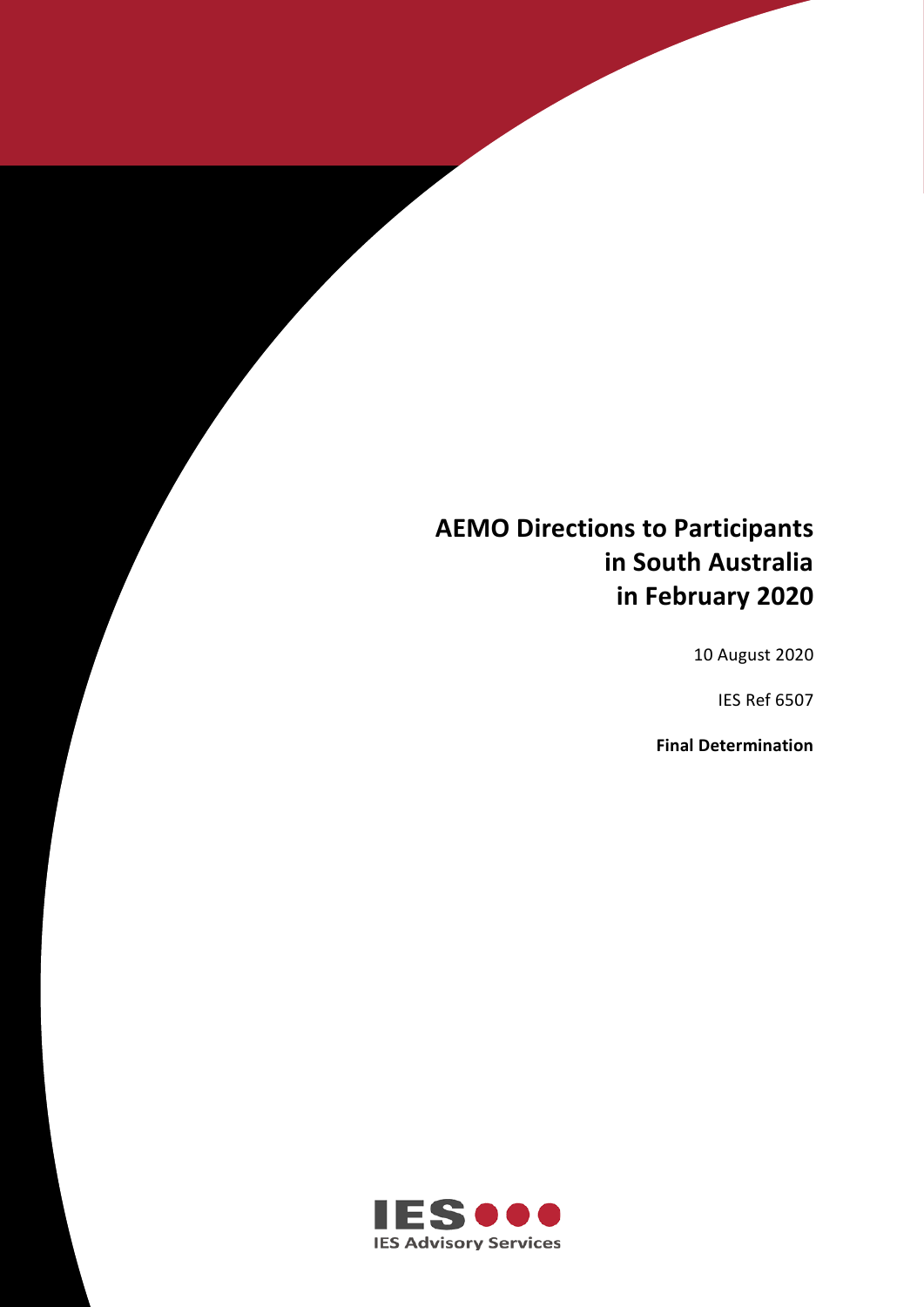# **Disclaimer**

This report has been prepared by IES Advisory Services (IES) for AEMO and is supplied in good faith and reflects the knowledge, expertise and experience of the consultants involved. In conducting the analysis for this report IES has endeavoured to use what it considers is the best information available at the date of publication. IES makes no representations or warranties as to the accuracy of the assumptions or estimates on which the forecasts and calculations are based.

The degree of reliance placed upon the projections in this report is a matter for that reader's own commercial judgement and IES accepts no responsibility whatsoever for any loss occasioned by any person acting or refraining from action as a result of reliance on the report.

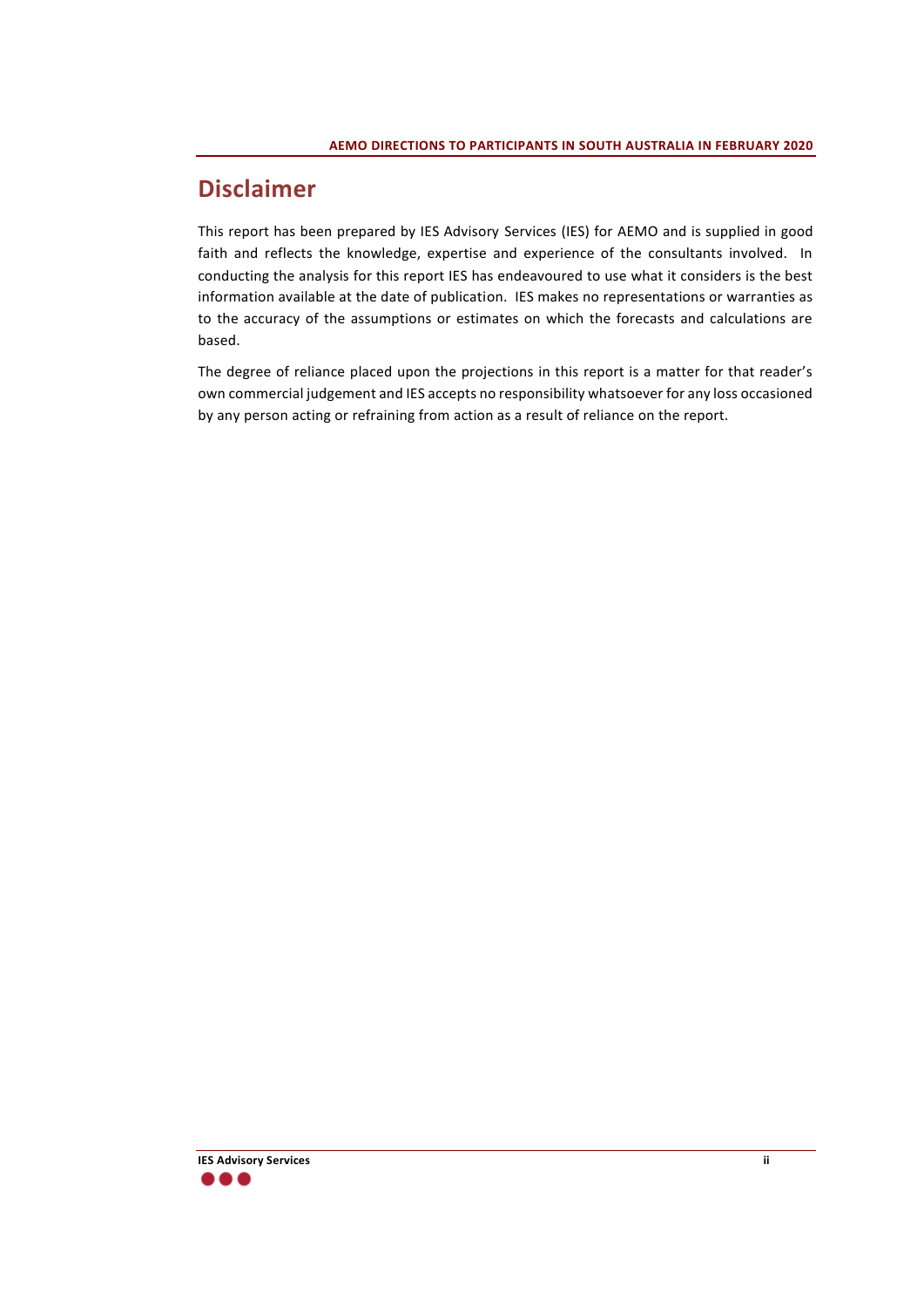## **Executive Summary**

IES has been appointed by AEMO as independent expert to assess claims for additional compensation related to *directed* services provided by a directed participant referred to herein as the Claimant.

During a prolonged period of separation between Victoria and South Australia between 31 January and 17 February 2020 a number of *directions* were issued for system strength and frequency control ancillary services (FCAS) including to units operated by the Claimant in South Australia. The *directions* are summarised in [Table 1.](#page-5-0)

In the opinion of IES, the Claimant has followed a reasonable method and made reasonable estimates supported by invoices for gas costs in determining the amounts in the claims for additional compensation. The Claimant has also supported the estimates of variable maintenance costs and followed an established method to arrive at the estimates. Costs were supported by reference to contracted prices for parts and a reasonable estimate of exchange rates.

On 16 June 2020 IES issued a draft determination. There were no submissions made in relation to the draft determination. The amounts in the draft determination were based on the provisional compensation amounts determined by AEMO. The final determination has been updated to reflect the settlement amounts calculated by AEMO at the 20-week revision. The changes affected Billing Week 5 amounts only. The final determination amounts have been expressed in units of dollars and cents to avoid rounding issues. This resulted in a corresponding rounding adjustment to the amounts calculated in the draft determination. The final determined amount of additional compensation is summarised below.

| Claim                          | Final determined amount of additional<br>compensation |
|--------------------------------|-------------------------------------------------------|
| claims in billing week 5 - PS1 | \$2,344,891.08                                        |
| claims in billing week 6 - PS1 | \$119,377.65 (no change from draft determination)     |
| claims in billing week 6 - PS2 | 30,623.79 (no change from draft determination)        |
| <b>Total</b>                   | \$2,494,892.52                                        |

Assessment of the claims was able to reconcile the amounts in the spreadsheets. The assessment uncovered a difference between the amount in the spreadsheet and that claimed in Billing Week 6 for PS2, refer to claim letter dated 24 March 2020. The variance of \$3,193 is shown in Section 3.

The directed participant has been informed of this final determination in accordance with the intervention settlement timetable.

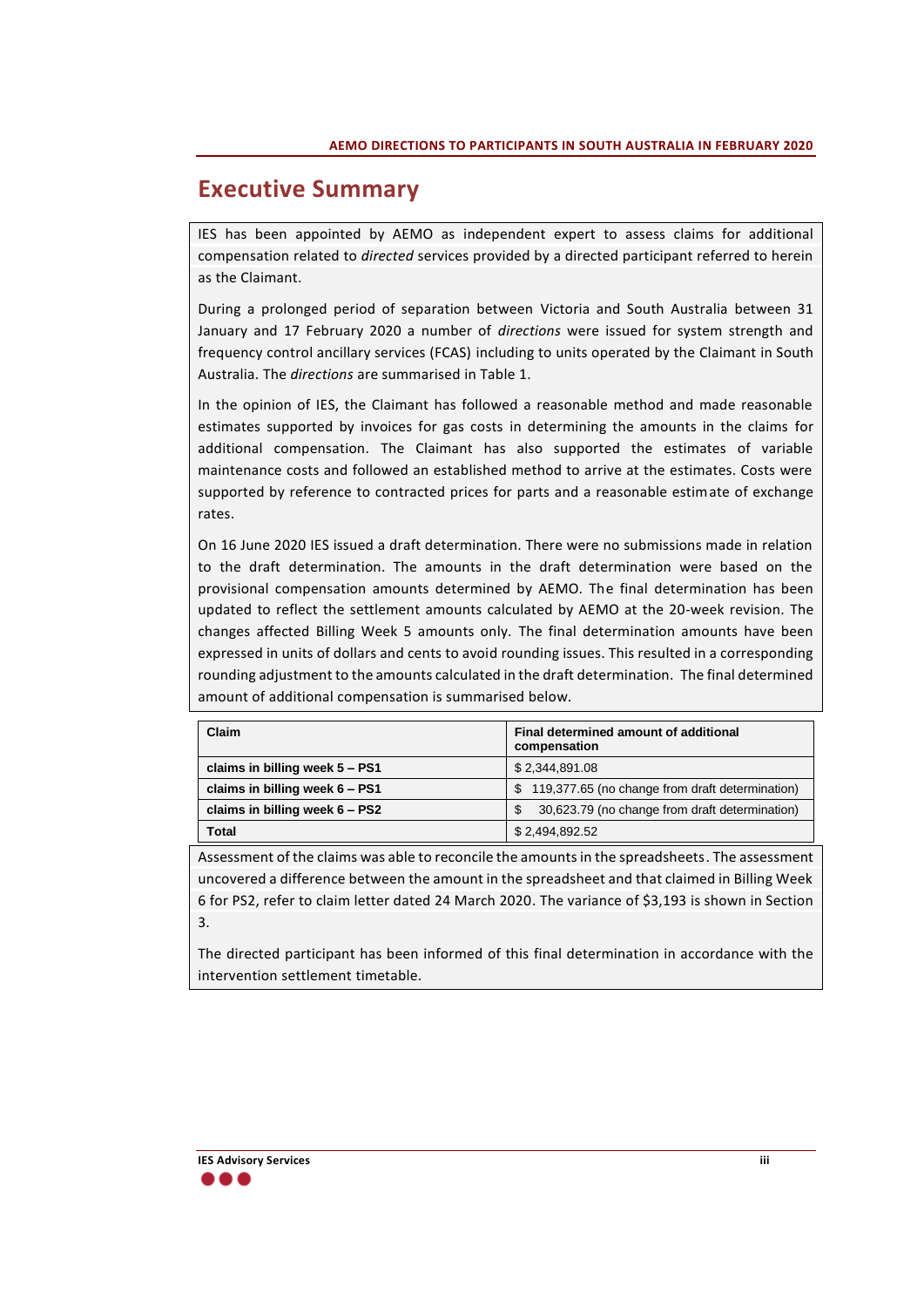# **Table of Contents**

| $\overline{1}$ |                  |  |
|----------------|------------------|--|
|                | 1.1              |  |
| $\overline{2}$ |                  |  |
|                | 2.1              |  |
|                | $2.2^{\circ}$    |  |
|                | 2.3              |  |
| <u>3</u>       |                  |  |
|                | 3.1              |  |
|                | 3.2              |  |
|                | 3.3 <sub>1</sub> |  |
|                | 3.4              |  |
| 4              |                  |  |

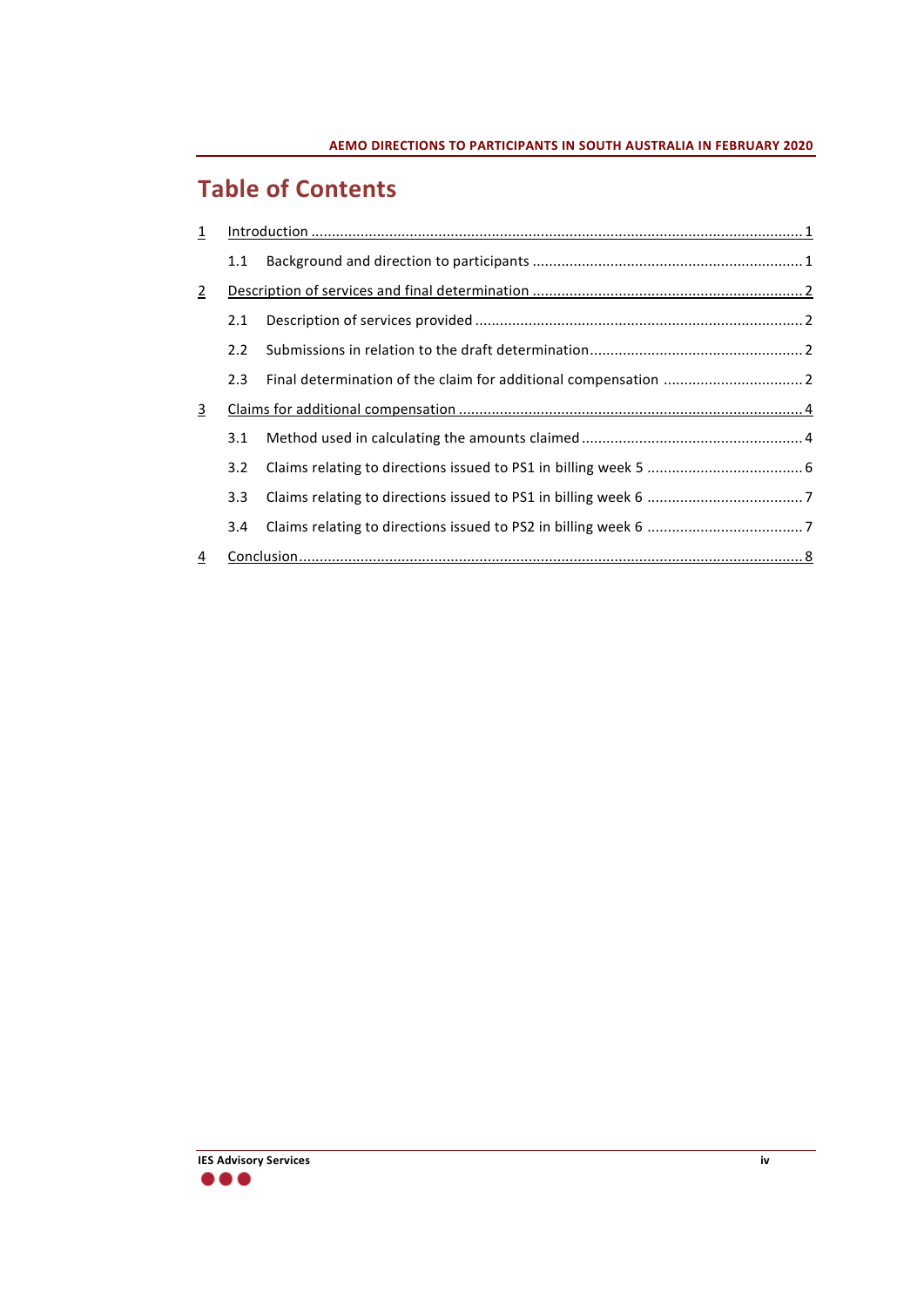# **Notes to this report**

#### **Units and dollars**

Unless otherwise specified:

Dollars refer to Australian dollars.

The claim amounts do not include interest payable to the participant.

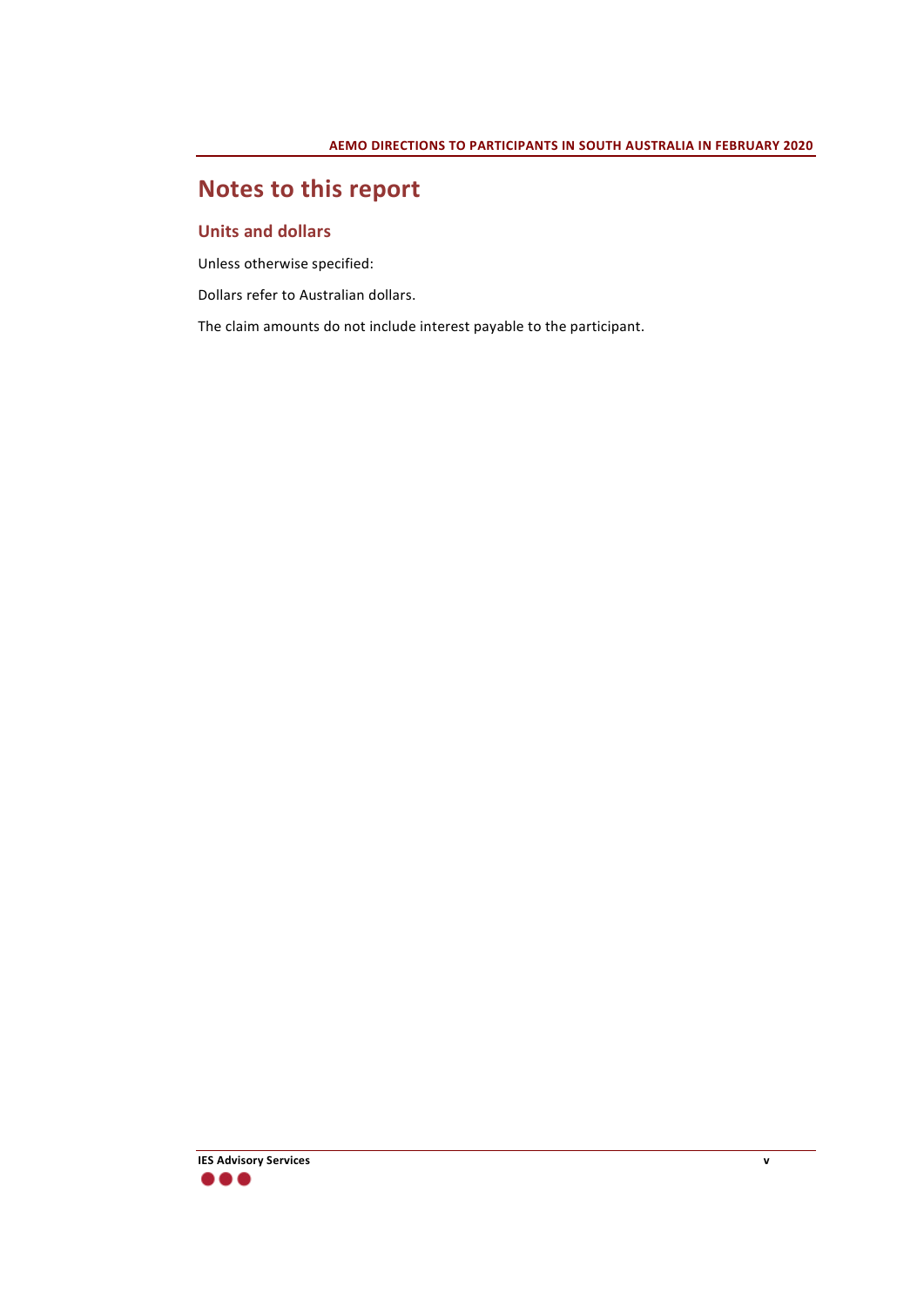# <span id="page-5-1"></span>**1 Introduction**

IES has been appointed by AEMO as independent expert to assess claims for additional compensation submitted by a *Directed Participant*, herein Claimant, in relation to the directions issued in Billing Weeks 5 and 6.

### <span id="page-5-2"></span>**1.1 Background and direction to participants**

At 1324 hrs 31 January 2020 the Moorabool - Mortlake 500 kV Line and the Moorabool - Haunted Gully 500 kV transmission line tripped resulting in South Australia (SA) separating from Victoria (VIC) at Heywood Terminal Station. At 1500 hrs AEMO was advised that the 2 transmission lines had suffered tower damage and would be on an extended outage. The VIC/SA separation event occurred between 31 January and 17 February 2020.

During the separation event, a number of *directions* were issued for system strength and frequency control ancillary services (FCAS) to restore and maintain the system in a secure operating state. Between 26 January and 01 February 2020 (BW5) and 02 February and 08 February 2020 (BW6), two power stations operated by the Claimant in SA were *directed* as summarised in [Table 1.](#page-5-0)

| <b>Directed</b><br>unit | Event<br>number | <b>BW</b> | <b>Direction</b>                                                                 | <b>Start</b>     | End              |
|-------------------------|-----------------|-----------|----------------------------------------------------------------------------------|------------------|------------------|
| PS <sub>1</sub>         | 1.1             | 5         | G1 remain synchronised                                                           | 01/02/2020 04:00 | 01/02/2020 04:30 |
| PS <sub>1</sub>         | 1.2             | 5         | G2 remain synchronised                                                           | 01/02/2020 04:30 | 01/02/2020 04:50 |
| PS <sub>1</sub>         | 2.1             | 5         | Enable 35MW raise 6 sec                                                          | 01/02/2020 04:50 | 01/02/2020 07:10 |
| PS <sub>1</sub>         | 2.2             | 5         | Enable 35MW raise 6 sec                                                          | 01/02/2020 10:00 | 01/02/2020 16:30 |
| PS <sub>1</sub>         | 5.1             | 6         | Enable 17 MW raise 6 sec, 17<br>MW lower 6 sec, 15 MW lower<br>60 <sub>sec</sub> | 02/02/2020 06:00 | 02/02/2020 19:00 |
| PS <sub>1</sub>         | 5.2             | 6         | G2 remain synchronised                                                           | 02/02/2020 22:30 | 03/02/2020 02:30 |
| PS <sub>1</sub>         | 5.3             | 6         | G2 remain synchronised                                                           | 04/02/2020 00:30 | 04/02/2020 14:30 |
| PS <sub>1</sub>         | 6.1             | 6         | G2 remain synchronised                                                           | 05/02/2020 09:00 | 05/02/2020 12:00 |
| PS <sub>2</sub>         | 5.1             | 6         | Synchronise                                                                      | 02/02/2020 04:40 | 02/02/2020 07:50 |
| PS <sub>2</sub>         | 5.1             | 6         | Synchronise                                                                      | 02/02/2020 04:40 | 02/02/2020 07:50 |
| PS <sub>2</sub>         | 5.1             | 6         | Synchronise                                                                      | 02/02/2020 04:40 | 02/02/2020 07:50 |

<span id="page-5-0"></span>**Table 1 Summary of the** *directions*

The remainder of this report is organised as follows:

Section 2 – Description of services and final determination

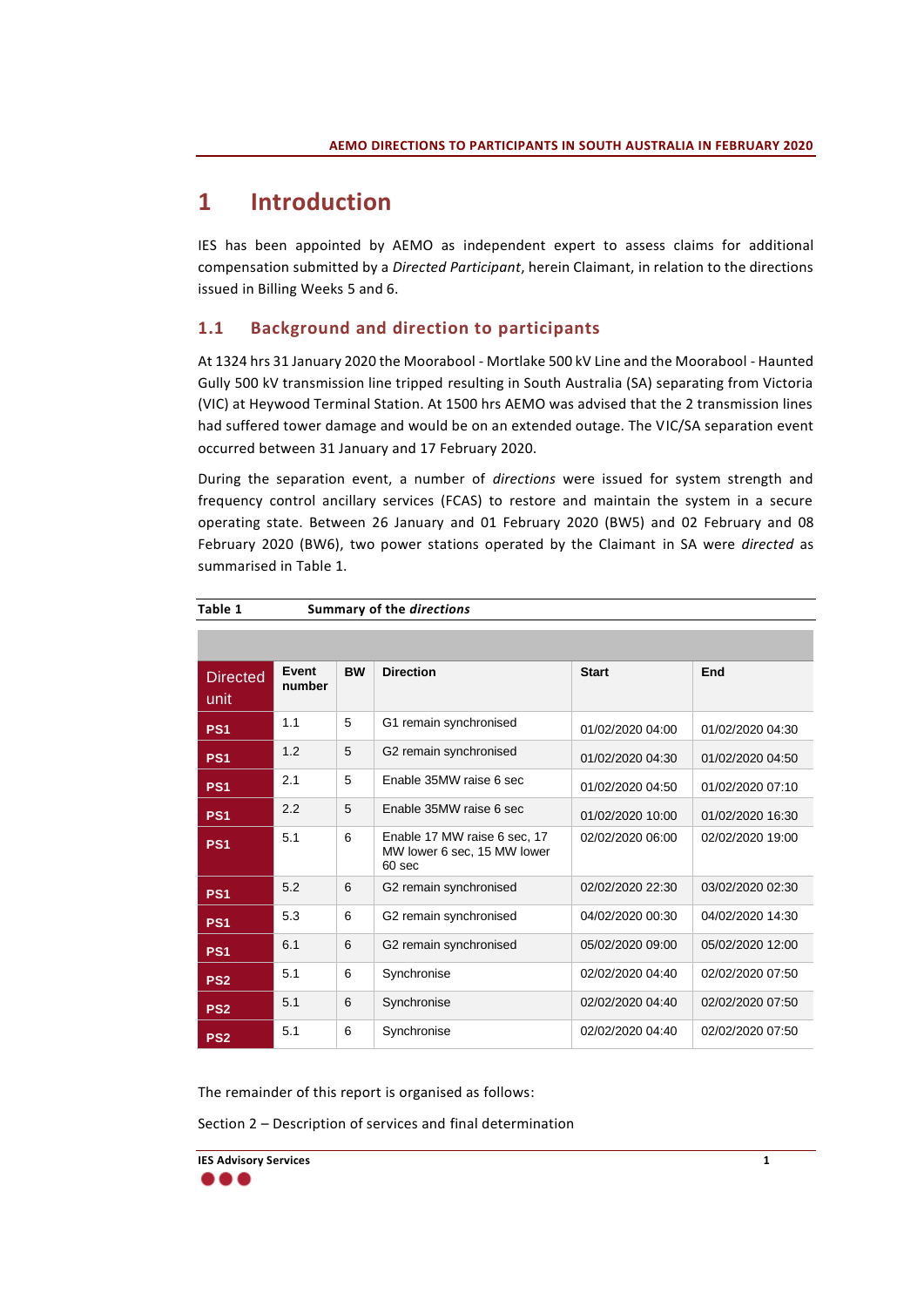Section 3 – Claims for additional compensation

Section 4 – Conclusion

Where it is considered important for clarity, terms defined in the National Electricity Rules (NER) have been italicised in the report. Reference to clauses in this report is a reference to the clause in the NER unless stated otherwise.

## <span id="page-6-0"></span>**2 Description of services and final determination**

### <span id="page-6-1"></span>**2.1 Description of services provided**

The services were provided pursuant to *directions* for energy and to enable market ancillary services, summarised in [Table 1.](#page-5-0)

### <span id="page-6-2"></span>**2.2 Submissions in relation to the draft determination**

The Claimant was invited to make written submissions in accordance with the intervention timetable should they wish to do so. There were no submissions made in relation to the draft determination.

### <span id="page-6-3"></span>**2.3 Final determination of the claim for additional compensation**

A *Directed Participant* is entitled, in respect of both of the above services, to submit a written claim for additional compensation in accordance with clause 3.15.7B. Submitted claims were assessed and the draft determination published on 16 June 2020 in accordance with the intervention timetable published by AEMO. There were no submissions made in relation to the draft determination. The draft determination was based on the provisional compensation amount calculated by AEMO. The final determination has been updated to reflect the settlement amounts as calculated by AEMO at the 20-week revision, summarised in [Table 2.](#page-6-4) The revised amounts pertained to two events in Billing Week 5. There were no changes to other events in that week nor to events in Billing Week 6.

| <b>Directed</b><br>unit | Event<br>number | <b>BW</b> | <b>Direction</b>                      | <b>DCP</b><br>provisional | DCP 20-week<br>revision | <b>Add to positive</b><br>claimed amount |
|-------------------------|-----------------|-----------|---------------------------------------|---------------------------|-------------------------|------------------------------------------|
| PS <sub>1</sub>         | 1.1             | 5         | G1 remain<br>synchronised             | \$11.666.17               | \$11.722.09             | $-$ \$ 55.92                             |
| PS <sub>1</sub>         | 1.2             | 5         | G <sub>2</sub> remain<br>synchronised | 14.831.40<br>\$.          | 14.591.97               | \$239.42                                 |

<span id="page-6-4"></span>

| Table 2 Changes to DCP. 20-week revision compared to provisional compensation amounts |  |  |
|---------------------------------------------------------------------------------------|--|--|
|                                                                                       |  |  |

The final determined amount for Event 1.1 is reduced by \$ 55.92 and for Event 1.2 is increased by  $$$  239.42 relative to the amounts in the draft determination. There were no changes pertaining to any of the other amounts except due to rounding as a result of re-expressing the

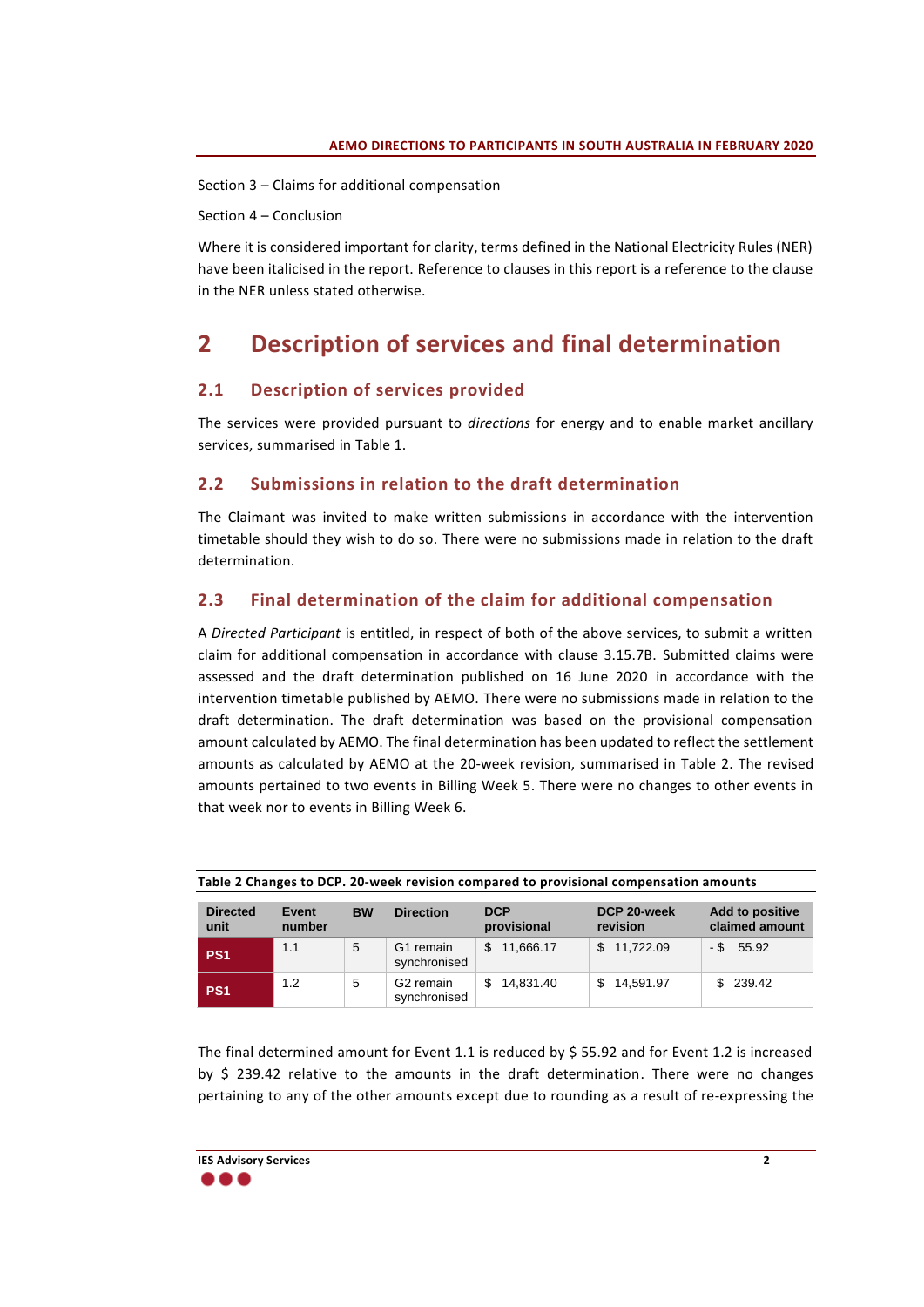amounts in units of dollars and cents to avoid rounding issues in calculating settlement amounts. [Table 3](#page-7-0) shows the final and draft determination amounts.

| <b>Directed</b><br>unit | Event<br>number | <b>BW</b> | <b>Direction</b>                                                         | <b>Draft</b><br>determination | Change                   | <b>Final</b><br>determination |
|-------------------------|-----------------|-----------|--------------------------------------------------------------------------|-------------------------------|--------------------------|-------------------------------|
| PS <sub>1</sub>         | 1.1             | 5         | G1 remain<br>synchronised                                                | \$<br>168,603.72              | - \$<br>55.92            | \$<br>168,547.80              |
| PS <sub>1</sub>         | 1.2             | 5         | G <sub>2</sub> remain<br>synchronised                                    | \$<br>261,465.63              | \$<br>239.42             | \$<br>261,705.05              |
| PS <sub>1</sub>         | 2.1             | 5         | Enable 35MW<br>raise 6 sec                                               | \$1,837,828.71                | No change                | \$1,837,828.71                |
| PS <sub>1</sub>         | 2.2             | 5         | Enable 35MW<br>raise 6 sec                                               | \$<br>76,809.52               | No change                | \$<br>76,809.52               |
| PS <sub>1</sub>         | 5.1             | 6         | Enable 17 MW<br>raise 6 sec, 17 MW<br>lower 6 sec. 15<br>MW lower 60 sec | Not claimed                   | <b>Not</b><br>applicable | Not claimed                   |
| PS <sub>1</sub>         | 5.2             | 6         | G2 remain<br>synchronised                                                | Not claimed                   | <b>Not</b><br>applicable | Not claimed                   |
| PS <sub>1</sub>         | 5.3             | 6         | G <sub>2</sub> remain<br>synchronised                                    | \$97,108.81                   | No change                | \$97.108.81                   |
| PS <sub>1</sub>         | 6.1             | 6         | G <sub>2</sub> remain<br>synchronised                                    | \$22.268.84                   | No change                | \$22.268.84                   |
| <b>PS2-1</b>            | 5.1             | 6         | Synchronise                                                              | \$<br>9.902.47                | No change                | \$<br>9.902.47                |
| <b>PS2-2</b>            | 5.1             | 6         | Synchronise                                                              | 9,701.08<br>\$                | No change                | 9,701.08<br>\$                |
| <b>PS2-3</b>            | 5.1             | 6         | Synchronise                                                              | \$11,020.23                   | No change                | \$11,020.23                   |

<span id="page-7-0"></span>**Table 3 Claims for additional compensation – final determination**

The amounts in the Table do not include the amount of interest payable to the *directed participant*.

For Billing Week 5 the final determined total amount increased from \$2,344,707.58 to \$2,344,891.08. The final determined total compensation amounts are summarised in [Table 4.](#page-7-1)

<span id="page-7-1"></span>

|  |  | Table 4 Final determination total amounts for each power station by Billing Week |
|--|--|----------------------------------------------------------------------------------|
|--|--|----------------------------------------------------------------------------------|

| Claim                          | Determined amount of additional compensation |  |
|--------------------------------|----------------------------------------------|--|
| claims in billing week 5 - PS1 | \$2,344,891.08                               |  |
| claims in billing week 6 - PS1 | 119,377.65<br>\$.                            |  |
| claims in billing week 6 – PS2 | S<br>30,623.79                               |  |
| Total                          | \$2,494,892.52                               |  |

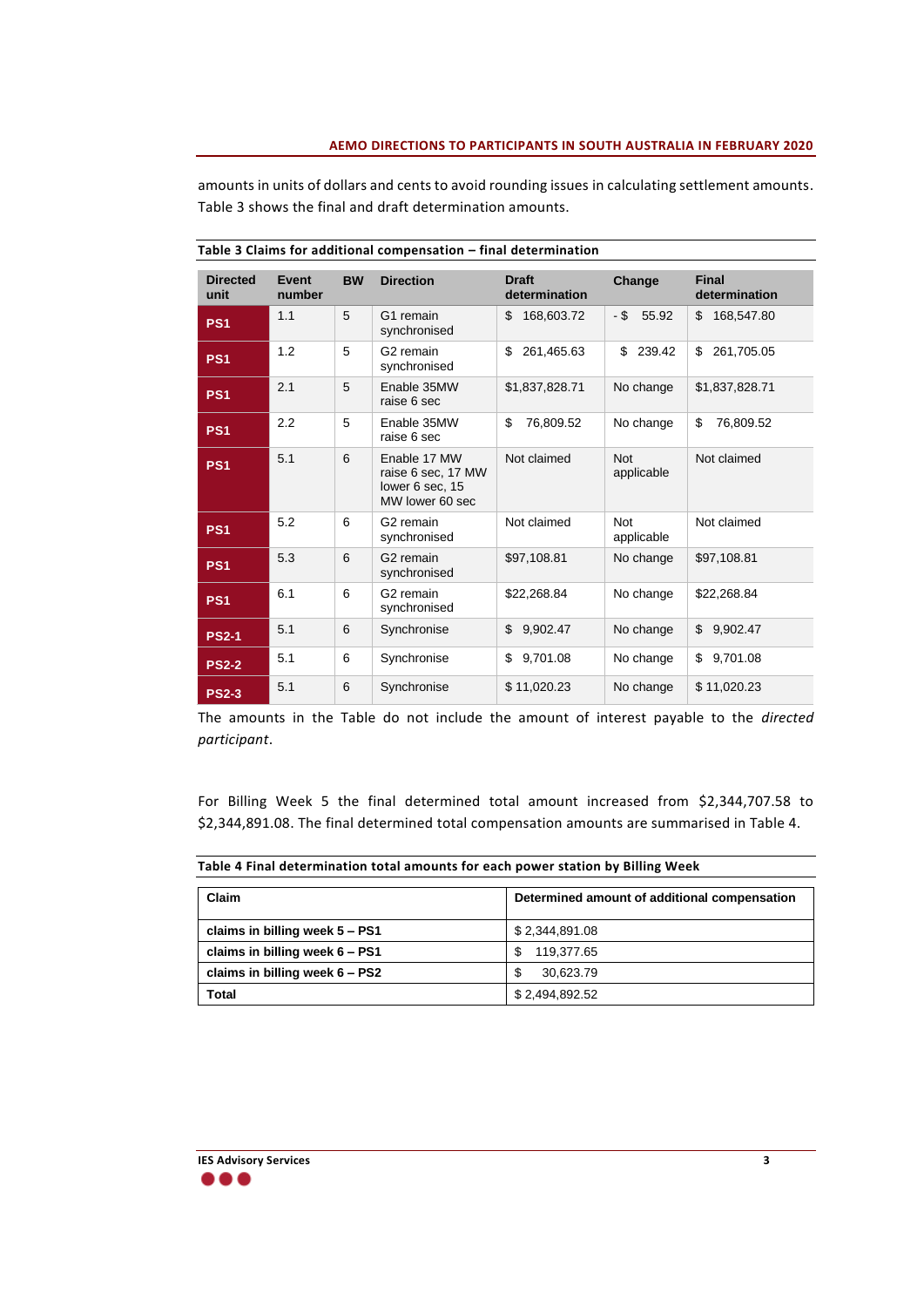# <span id="page-8-0"></span>**3 Claims for additional compensation**

### <span id="page-8-1"></span>**3.1 Method used in calculating the amounts claimed**

The claims are set out in letters to AEMO by the Claimant. The letters are dated 17 March 2020 and 24 March 2020. The claims for additional compensation include amounts due to four items:

- Additional Net Direct Costs (Gas Costs) per 3.15.7B(a3)(1), plus
- Additional Net Direct Costs (EOH Costs) per 3.15.7B(a3)(2), plus
- Additional Net Direct Costs (Other Costs) per 3.15.7B(a3)(6), less
- Compensation for the Energy and/or FCAS *direction*.

As these components are common to all the claims they are discussed next followed by a summary of the assessment of the claims.

### **3.1.1 Additional Net Direct Costs (Gas Costs) – per 3.15.7B(a3)(1)**

The method used by the Claimant to calculate gas costs was described as follows:

(a) the calculation of an effective gas price for the relevant gas day  $-$  this is a load weighted average gas price of all the gas received on the relevant gas day via the pipelines which can deliver to the power station involved

(b) the calculation of the power station's generation output (%) while under direction during the relevant gas day (directed generation (MWh) / total generation (MWh));

(c) the calculation of the total quantity of gas (in TJ) burned by the power station in generating on the relevant gas day;

(d) the calculation of the total quantity of gas (in TJ) burned by the power station while under direction during the relevant gas day (the value in paragraph  $(b)$  \* the value in paragraph  $(c)$ );

(e) the calculation of the value (\$) of the gas burned by the power station while under direction on the relevant gas day using the effective gas price for that day (the value in paragraph (d) \* the value in paragraph (a)); and

(f) the calculation of a gas cost (\$) per MWh generated while under direction for the relevant gas day (the value in paragraph (e) / directed generation (MWh)).

The method as described is implemented in a spreadsheet to derive the cost of gas related to the unit carrying out the direction the *direction*.

Gas costs were supported by invoices.

This is a standard method that in the view of IES provides a fair reflection of the gas costs related to the *direction*.

### **3.1.2 Additional Net Direct Costs (EOH Costs) – per 3.15.7B(a3)(2)**

Incremental maintenance costs in connection with the relevant generating unit, (EOH Costs) were quantified in equivalent operating hours (EOH).

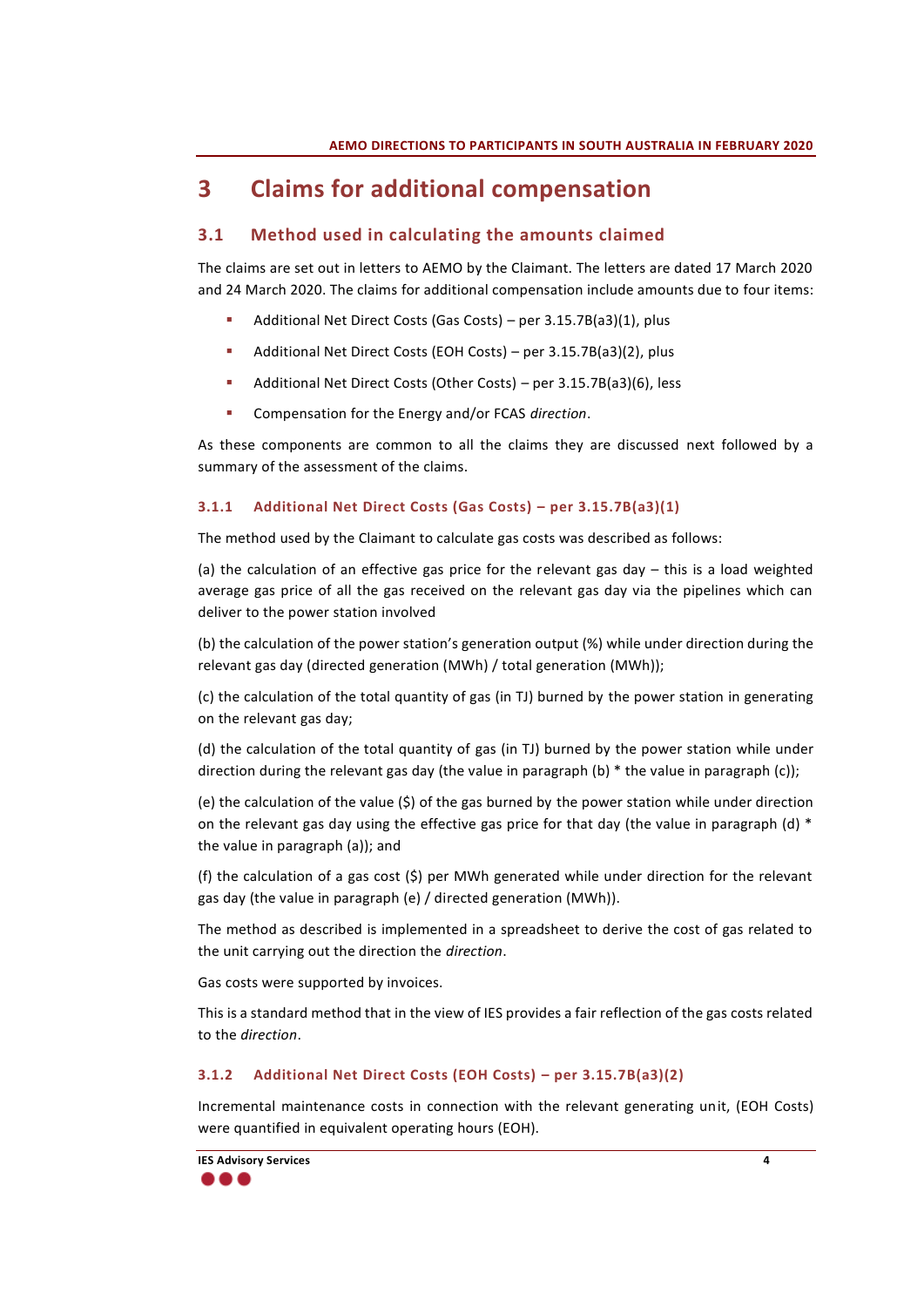For PS1 and PS2, the Claimant estimated the EOH on a best estimate basis using the following assumptions:

(a) exchange rate for outages in 2021 and for subsequent outages for parts priced in USD;

(b) costs for GT parts extracted from contractual documentation;

(c) overall outage costs used for the period 2021-2030 (inclusive) for the GT, the ST, the HRSG and the BoP over 6 cycles (3 cycles per GT); and

(d) costs for the ST outages based on historical estimates

The costing methodology using EOH estimated over a cycle or number of cycles is an established method in the industry. The costs for PS2 include 10 effective EOH for start-up based on EOM recommendation. The O&M costs are based on historical data from the past 10 years adjusted up to and including 2019.

IES requested further supporting information from the Claimant regarding the calculation of EOH costs and the derivation of the assumptions used. In this information, the Claimant explained how the exchange rate was arrived at. Further the rate for 2021 is not relevant for PS1 as the parts subject to this exchange rate relate to work to be done later than 2021. To assess the reasonableness of the exchange rate for these future dates, IES obtained publicly available forward rates from CME, an established exchange. The chart shows that forward rates are below the estimate used. This implies that the Claimant's assumption does not overstate the cost in Australian dollars.



Source: https://www.cmegroup.com/trading/fx/g10/australian-dollar.html accessed on 15 June 2020. PRIOR SETTLE column

In the further information the Claimant provided support for the EOH estimate for PS2. The estimate is worked out based on historical cost data of variable O&M for the past 10 years. To

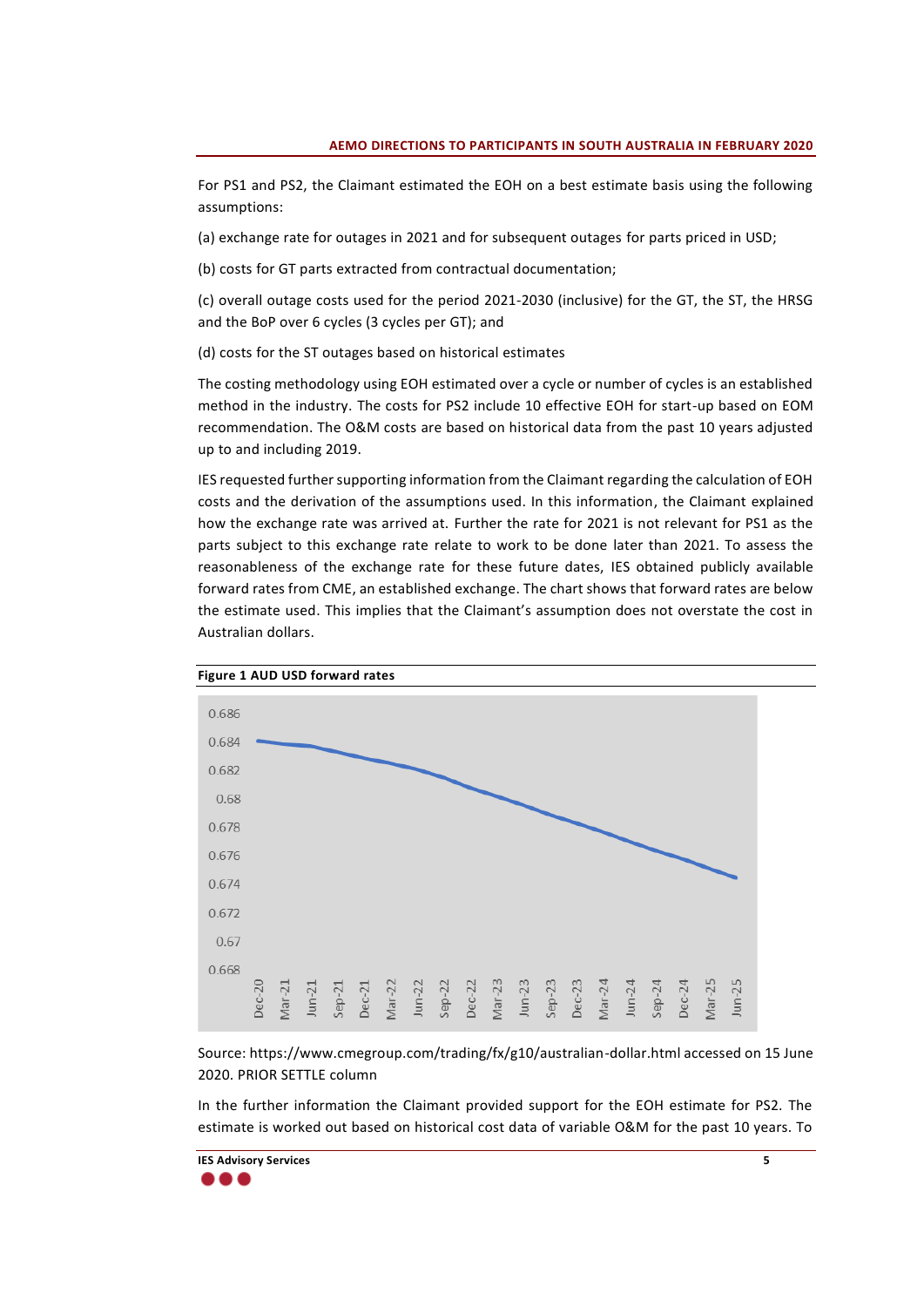support the reasonableness of its estimate the Claimant compared their estimates to a much higher quote (nearly 3x higher) received for unit overhaul from the OEM. The method and justification lead IES to be of the view that the EOH amount used by the Claimant represents a reasonable estimate.

#### **3.1.3 Additional Net Direct Costs (Other Costs) – per 3.15.7B(a3)(6)**

The Claimant included in its claim for additional compensation an amount to recover the FCAS charges it incurred due to carrying out the *direction*. The Claimant stated in the letters to AEMO that these charges were incurred in relation to the generating unit in order to enable it to comply with the *direction*. These charges are calculated in Excel spreadsheets provided by the Claimant with reference to the FCAS recovery amounts charged during the period of the *direction*. The calculations implemented by the Claimant reflect the portion of charges related to the output under direction. In the view of IES the calculations reflect fairly the costs incurred as a result of the *direction.*

#### **3.1.4 Compensation for the Energy and/or FCAS** *direction*

The compensation to which a directed participant is entitled (DCP) in the case of a direction for the provision of FCAS or energy is specified in 3.15.7(c). This is based on a formula where, simply put, the price is the 90<sup>th</sup> percentile of prices for energy or the FCAS a year immediately preceding the trading day of the *direction*. This amount has been subtracted from the sum of the foregoing three amounts and the net difference represents the amount claimed by the Claimant.

### <span id="page-10-0"></span>**3.2 Claims relating to directions issued to PS1 in billing week 5**

| Event<br><b>Number</b> | <b>EOH Cost</b> | <b>Total Fuel</b><br>Cost | <b>FCAS Recovery</b> | <b>Total Costs</b> | Total<br>Compensation       | Net cost<br>claimed |
|------------------------|-----------------|---------------------------|----------------------|--------------------|-----------------------------|---------------------|
| 1.1                    | 394.50<br>\$.   | 5.313.98<br>\$            | 174,561.41<br>S      | S<br>180,269.89    | \$11,666.17                 | 168,603.72<br>\$    |
| 1.2                    | 263.00<br>\$    | 6.924.19<br>\$.           | 269.109.83<br>S      | 276.297.02<br>\$.  | \$14,831.40                 | 261,465.63<br>\$.   |
| 2.1                    | \$1,841.00      | \$42.028.87               | \$1,898,119.79       | \$1,941,989.66     | \$104,160.95                | \$1,837,828.71      |
| 2.2                    | \$5,128.50      | \$165,138.41              | 200,540.73<br>\$     | \$<br>370,807.64   | \$293,998.12                | \$<br>76,809.52     |
|                        |                 |                           |                      |                    | <b>Total amount claimed</b> | \$2,344,707.58      |

#### <span id="page-10-1"></span>**Table 5 Summary of claims in billing week 5 – PS1**

The claim for additional compensation submitted by the Claimant is the positive amount \$2,344,709. Expressing amounts in dollars and cents rather than dollars resulted in a rounding adjustment of the total claim amount to \$2,344,707.58. The amount shown in the "Total Compensation" column in [Table 5](#page-10-1) is based on the provisional compensation amount calculated by AEMO. The final determination has been updated to reflect the adjustments to settlement amounts calculated by AEMO at the 20-week revision shown in [Table 4.](#page-7-1)

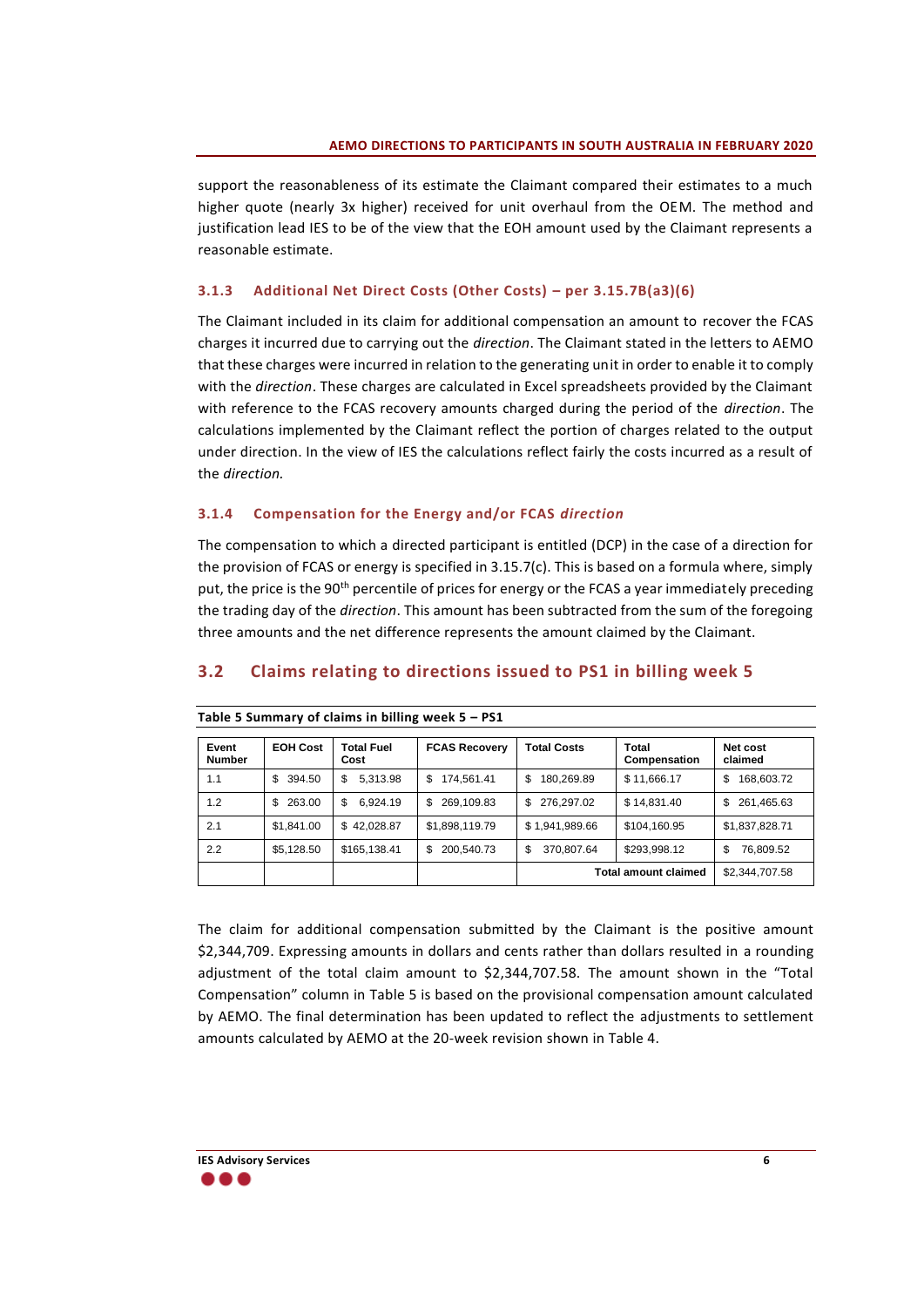| Event<br><b>Number</b> | <b>EOH Cost</b> | Total Fuel<br>Cost | <b>FCAS</b><br>Recovery | <b>Total Costs</b> | Total<br>Compensation       | Net cost<br>claimed |
|------------------------|-----------------|--------------------|-------------------------|--------------------|-----------------------------|---------------------|
| 1.1                    |                 |                    |                         |                    |                             | (not claimed)       |
| 1.2                    |                 |                    |                         |                    |                             | (not claimed)       |
| 2.1                    | \$10,458.00     | \$182,827.17       | \$249,803.90            | \$<br>432,631.07   | \$335,522.26                | \$97,108.81         |
| 2.2                    | \$2,241.00      | \$ 31,607.27       | \$62,873.20             | \$<br>94.480.47    | \$72,211.63                 | \$22,268.84         |
|                        |                 |                    |                         |                    | <b>Total amount claimed</b> | \$119,377.65        |

### <span id="page-11-0"></span>**3.3 Claims relating to directions issued to PS1 in billing week 6**

| Table 6 Summary of claims in billing week 6 - PS1 |  |  |  |
|---------------------------------------------------|--|--|--|
|---------------------------------------------------|--|--|--|

The claimant has claimed only for the *directions* where the compensation already received did not cover its costs. The amount of the claim is the positive amount \$119,378. Expressing amounts in dollars and cents rather than dollars resulted in a rounding adjustment of the total claim amount to \$119,377.65.

### <span id="page-11-1"></span>**3.4 Claims relating to directions issued to PS2 in billing week 6**

IES has assessed the claim and was able to reconcile the amounts in each cell in [Table 7.](#page-11-2) However, the total amounts claimed in the letter dated 24 March 2020 for each unit and the grand total differ from the amounts in the spreadsheet used by the Claimant to calculate the amount to be claimed.

| Unit         | <b>EOH Cost</b> | <b>Total Fuel</b><br>Cost | <b>FCAS</b><br>Recovery | <b>Total Costs</b>          | <b>Total</b><br>Compensation | Net cost<br>claimed |
|--------------|-----------------|---------------------------|-------------------------|-----------------------------|------------------------------|---------------------|
| <b>PS2-1</b> | \$3,489.17      | \$8.371.47                | \$108.60                | \$11,969.23                 | \$2,066.76                   | \$9,902.47          |
| <b>PS2-2</b> | \$3,489.17      | \$8,169.84                | \$105.94                | \$11,764.96                 | \$2,063.87                   | \$9,701.08          |
| <b>PS2-3</b> | \$3,489.17      | \$9.861.69                | \$127.72                | \$13,478.58                 | \$2,458.35                   | \$11,020.23         |
|              |                 |                           |                         | <b>Total amount claimed</b> |                              | \$30,623.79         |

<span id="page-11-2"></span>**Table 7 Summary of claims in billing week 6 – Event number 5.1 - PS2**

The amount of the claim is the positive amount  $\frac{2}{3}$  30,624. Expressing amounts in dollars and cents rather than dollars resulted in a rounding adjustment of the total claim amount to \$30,623.79.

For comparison, the total for each unit is summarised in [Table 8](#page-11-3) below. This shows a difference of \$3,194.22 between the amount in the claim letter and the final determination amount.

<span id="page-11-3"></span>

|                             | Amount in letter of<br>claim | Net cost claimed<br>(expressed as positive<br>amount) | <b>Final Determination</b> |
|-----------------------------|------------------------------|-------------------------------------------------------|----------------------------|
| <b>PS2-1</b>                | \$10,777                     | 9.902<br>S.                                           | 9,902.47<br>S.             |
| <b>PS2-2</b>                | \$10, 455                    | \$9.701                                               | 9,701.08<br>S.             |
| <b>PS2-3</b>                | \$12,586                     | \$11,021                                              | \$11,020.23                |
| <b>Total amount claimed</b> | \$33,817                     | \$30.624                                              | \$30,623.79                |